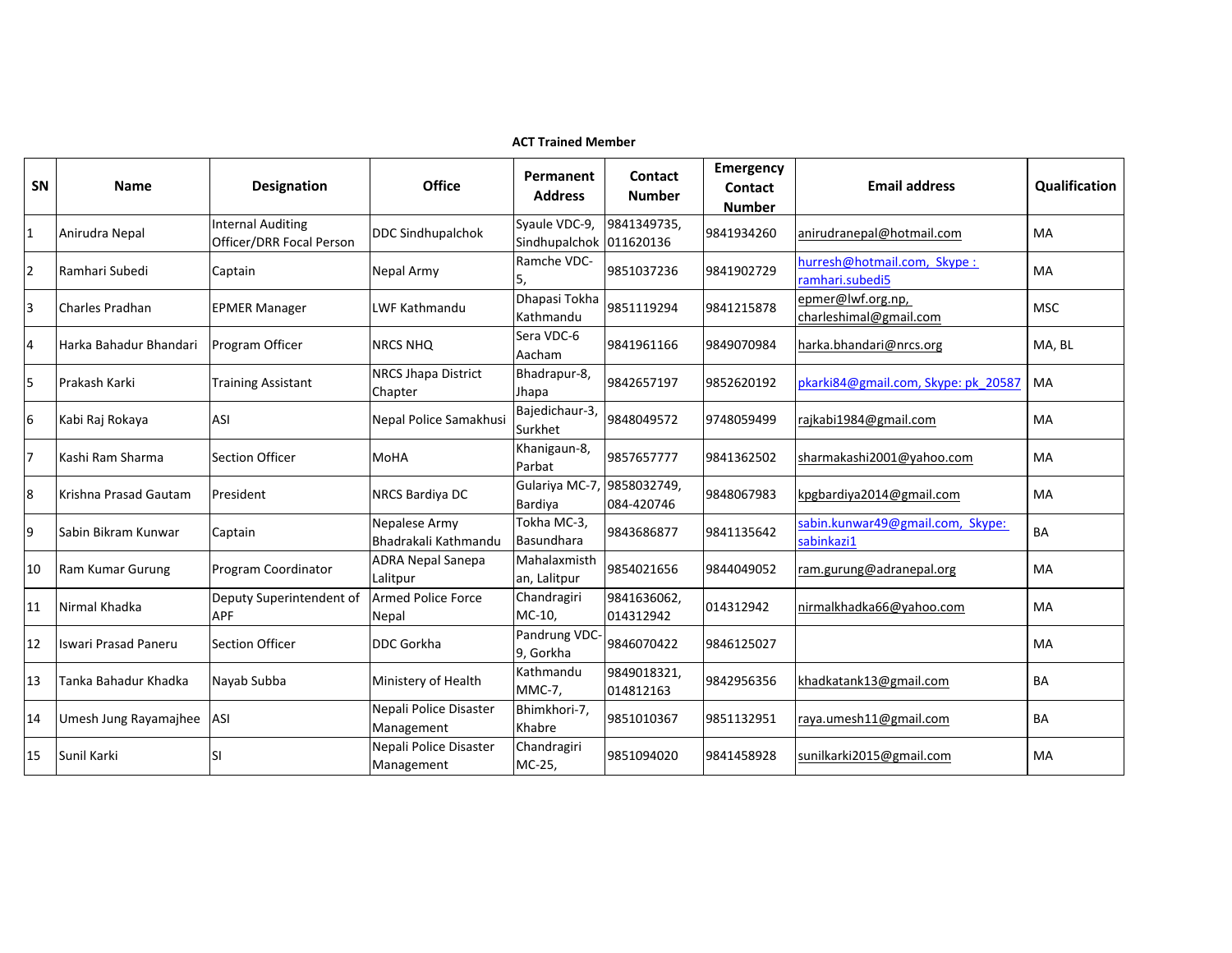| 16 | Durga Prasad Bhatta    | Inspector                           | <b>Armed Police Force</b><br><b>Nepal</b>    | Attariya MC 13<br>Kailali   | 9851259744              | 9841524844 | durgabhatta2069@yahoo.com                         | BSC/MA     |
|----|------------------------|-------------------------------------|----------------------------------------------|-----------------------------|-------------------------|------------|---------------------------------------------------|------------|
| 17 | Keshab Gautam          | <b>SI</b>                           | Nepali Police Disaster<br>Management         | Damak 5 Jhapa 9852690071    |                         | 9852090223 | rosekeshab@yahoo.com                              | MA         |
| 18 | Chetnath Giri          | ASI                                 | Nepal Police NEOC<br>Kathmandu               | Kunchok-2,<br>Sindhupalchok | 9841415610              | 9818857563 | chetnathgiri@gmail.com                            | IA         |
| 19 | Hari Bahadur Karki     | Humanitarian Coordinator            | <b>UNFPA</b>                                 | Madhyapur<br>thimi-15,      | 9849496708<br>016634207 | 9841777175 | hkarki@unfpa.org,<br>harikarki2009@gmail.com      | MBA, MA    |
| 20 | Dhanpati Dhungel       | Policy & Partnership<br>Coordinator | <b>FAYA Nepal</b>                            | Dhangadi MPC<br>1 Kailali   | 9858420855              | 9848428792 | dhanpati26@gmail.com                              | BA         |
| 21 | Nabin Karkee           | Inspector                           | Nepal Police, Morang                         | Triyuga MC-12<br>Udayapur   | 9851281655              | 9842838987 | karkee4nabin@gmail.com                            | MA         |
| 22 | Gobinda Kumar Katel    | Program Officer                     | <b>DDC Ramechhap</b>                         | Necha<br>Betghari-6         | 9844227432              | 9741077926 | gkatel@gmail.com                                  | MA, BL     |
| 23 | Babindra Lal Majhi     | Nayab Subba                         | <b>IDDC Sindhuli</b>                         | Kamalamai MC<br>6, Sundhili | 9844086530              | 9844252752 | babindralalmajhi@yahoo.com                        | MA         |
| 24 | Raju Shrestha          | Deputy Superintendent of<br>APF     | <b>Armed Police Force</b><br>Nepal           | Sukedhara<br>Kapan          | 9851258334              | 9851258633 | raju901kathmandu@gmail.com                        | MA         |
| 25 | Tilochan Rimal         | Asst. CDO                           | District Administration<br>Office Okhaldunga | Damak-10<br>Jhapa           | 9841558551              | 9842760433 | rimaltilochan@gmail.com                           | <b>MPA</b> |
| 26 | Santosh Dhakal         | <b>Finance Officer</b>              | <b>NRCS Gorkha</b>                           | Pawannagar<br>VDC-4 Dang    | 9857823997              | 9847908358 | santosh.dang2@gmail.com, skypee:<br>smith.santosh | <b>BBS</b> |
| 27 | Bhanu Bhakta Kandel    | Captain                             | Nepalese Army, Chitwar                       | Bhairabsthan-<br>4, Palpa   | 9851011738              | 9818014503 | bhanukandel139@gmail.com                          | MA         |
| 28 | Sanjeev Kumar shakya   | Humanitarian Manager                | Save the Children                            | House no. 164<br>Banpravat  | 9841808800              | 9808605747 | sanjeeb.shakya@savethechildren                    | MA         |
| 29 | Shanti Pant            | <b>NRCS Volunteer</b>               | NRCS, Dadeldhura                             | Parsuram<br>Municipility 12 | 9849896747              | 9848760219 | shantipant666@gmail.com                           | B.Ed.      |
| 30 | Jagannath Neupane      | Senior Officer                      | NRCS, Chitwan                                | Bharat -7,<br>Chitwan       | 9855051404              | 9845275903 | jagannath.neupane1@gmail.com                      | BA/Bed.    |
| 31 | Ramesh Pandeya         | <b>Section Officer</b>              | MoWS and Sanitation                          | Dang, Ghorahi               | 9841831431              | 9857832829 | pandeya.ramesh@yahoo.com                          | MA         |
| 32 | Sandip Ghimire Chhetri | <b>ASI</b>                          | Nepal Police Samakhusi                       | Lamjung                     | 9851284928              |            | sandipkc698@gmail.com                             | <b>BBS</b> |
| 33 | Prakash Aryal          | Major                               | Nepal Army, Sundarijal                       | Darlamchaur<br>4, Gulmi     | 9843150695              | 984311649  | prakasharyal44@gmail.com                          | BA         |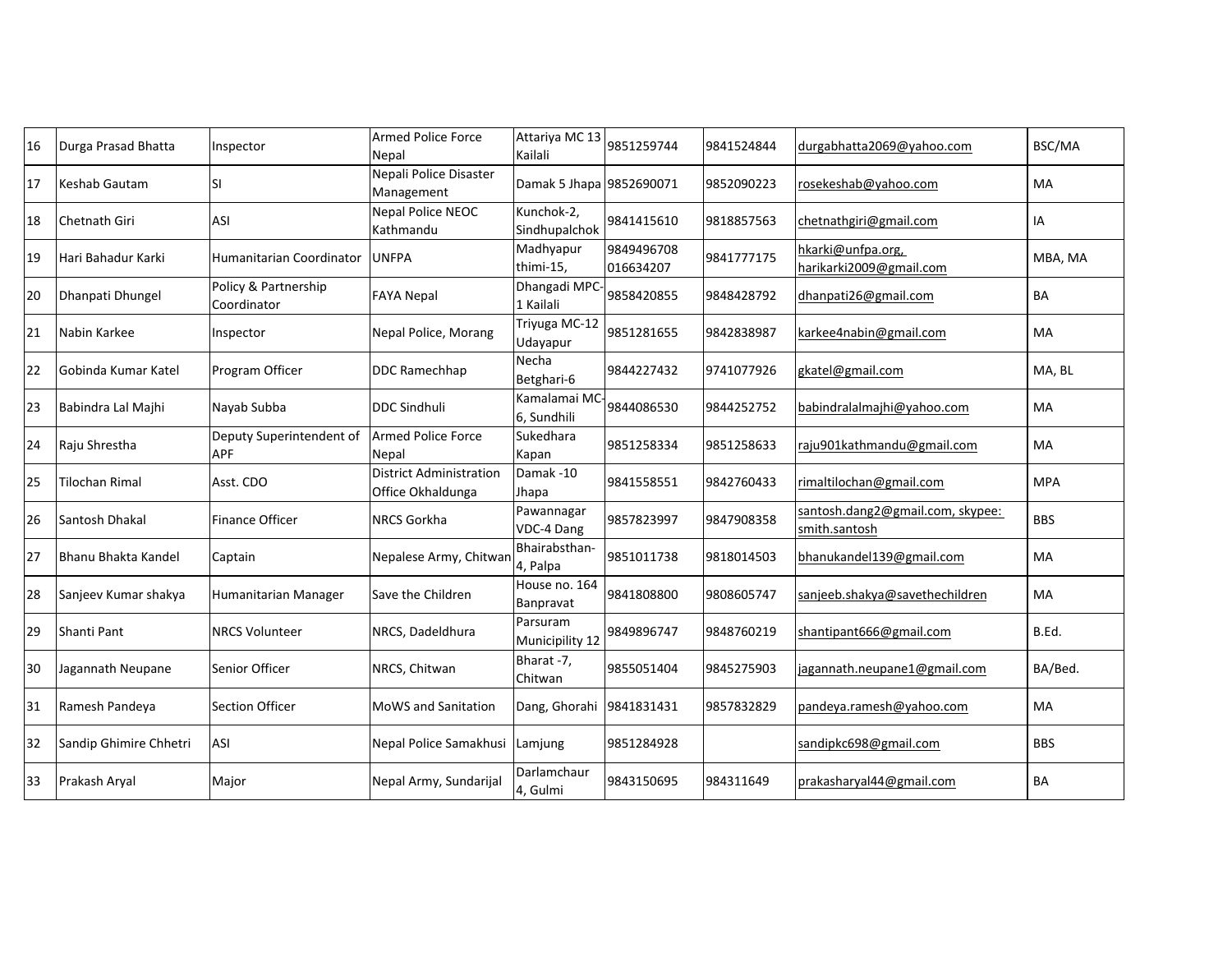| 34 | Tibendra Raj Banskota  | DRM Prog. Manager              | Plan Iternational Nepal                       | Laalitpur Sub<br>Metro. 17   | 9851096325 | 9742630060 | tbanskota@gmail.com       | MA         |
|----|------------------------|--------------------------------|-----------------------------------------------|------------------------------|------------|------------|---------------------------|------------|
| 35 | Sahadev Sapkota        | ASI                            | <b>MoHA NEOC</b>                              | Putalibazar-13,<br>Sanjya    | 9856050914 | 9846096879 | sahdevsapkota@yahoo.com   | BA         |
| 36 | Nikhil Shrestha        | Progran Assistant              | <b>IFRC</b>                                   | Pepsikola,<br>Kathmandu      | 9851206101 | 9841780173 | nikhil.shrestha@gmail.com | <b>BBS</b> |
| 37 | Anunaya Banstola       | Asst. CDO                      | DAO Rolpa                                     | Gauradaha-8.<br>Jhapa        | 9841537937 | 9842621174 | abanstol@gmail.com        | MA         |
| 38 | Nitesh Kumar Singh     | <b>ASI</b>                     | Nepal Police, Samakhusi Mahottari             |                              | 9848392039 |            | nitesh392039@gmail.com    | B.Ed.      |
| 39 | Prakash Man Singh G.C. | Program Officer                | <b>UN Women</b>                               | Okharkot-1,<br>Pyuthan       | 9851200133 | 9860907562 | gcpms@yahoo.com           | MA         |
| 40 | Parsuram Rimal         | M and E Officer                | UN House, pulchok                             | Namdu-9<br>Dolakha           | 9851245612 | 9860675612 | rimalpr@gmail.com         | M Sc       |
| 41 | Ashok kumar Yadav      | District Progarm Manager       | NRCS, Siraha                                  | Hakpada VDC-<br>6, Siraha    | 9852832178 | 9842825178 | ashok3naps@gmail.com      | MA         |
| 42 | Dayaram Shrestha       | <b>Section Officer</b>         | <b>NEOC MoHA</b>                              | House no.-17<br>Dillibazar,  | 9841979455 | 9846392555 | dayars@gmail.com          | MA.        |
| 43 | Gautam Thapa           |                                | Kathmandu Metro.<br>Samakhushi                | Lalitpur Sub<br>Metro.-27    | 9851281810 | 9841480073 |                           | BA         |
| 44 | Prakash Bastola        | Program Director               |                                               | Pokhara-12,<br>Kaski         | 9851117392 | 9841769342 | prakashbastola@gmail.com  | MA         |
| 45 | Hari Chandra Dhakal    | Inspector                      | APF Nepal Kohalpur,<br><b>Banke</b>           | Chandragiri<br>Municipality- | 9858021043 | 9841419351 | dhakalhari2009@yahoo.com  | Ma         |
| 46 | Devi Prasad Acharya    | <b>Section Chief</b>           | Tikapur Municipality,<br>Kailali              | Tikapur<br>Municipality-6,   | 9848420428 | 9811630008 | devipdacharya@yahoo.com   | <b>BA</b>  |
| 47 | Niru Pradhan           | <b>GIS Officer</b>             | NRCS, NHQ <sub>S</sub>                        | Mhepi-17,<br>Kathmandu       | 9841019161 | 9851007705 | nirupr2000@gmail.com      | MA         |
| 48 | Harka Bahadur Singh    | <b>Typist Senior Assistant</b> | DAO, Kailali                                  | Lamiwal VDC-<br>6, Doti      | 091-523143 | 9848530983 |                           | <b>SLC</b> |
| 49 | Madhu Aryal            |                                | Nepal Police Samakhusi                        | Aitewa-7,<br>Gulmi           | 9851283739 | 076-692800 | madhuaryal2070@gmail.com  | <b>BA</b>  |
| 50 | Jayant Singh Dadal     |                                | <b>Armed Police Force</b><br>Nepal Banbehada, | Tapoban-3,<br>Darchula       | 9848479095 | 9749020085 | jayang3dadal@gmail.com    | <b>BA</b>  |
| 51 | Krishna Timilsina      | Secretary                      | NRCS, Kaski                                   | POkhara-10,<br>Kaski         | 9846065676 | 9846065676 | k.timilsina@ymail.com     | <b>BA</b>  |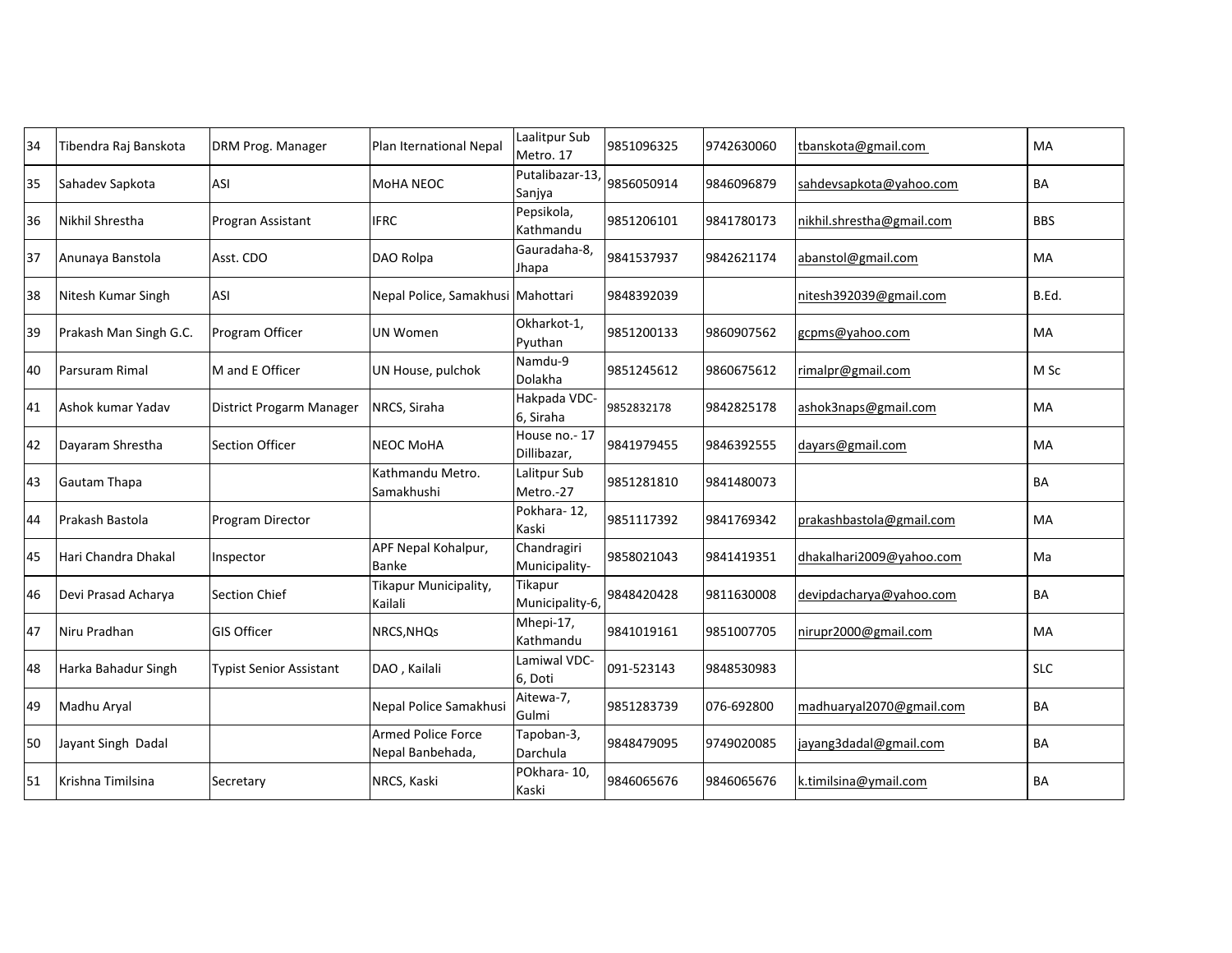| 52 | <b>Jhabilal Sharma</b>     | Program Officer              | NRCS, Banke                                              | Bageshwori<br>VDC, Banke    | 9858027302                | 9848028513 | jhabi.sharma@gmail.com                  | <b>MA</b>  |
|----|----------------------------|------------------------------|----------------------------------------------------------|-----------------------------|---------------------------|------------|-----------------------------------------|------------|
| 53 | Krishna Prasad Pandey      | <b>Excutive Secretary</b>    | DDC, Bardiya                                             | Gulariya<br>Municipality-6, | 9848028278                | 9851237862 | krspd@yahoo.com                         | Bed.       |
| 54 | Binod Shrestha             | Sub Inspector                | Nepal Police Samakhusi                                   |                             | 9818275168                | 9849157415 | binod00791@gmail.com                    | <b>BBS</b> |
| 55 | Yadavnath Acharya          | Asst. CDO                    | DAO, Myagdi                                              |                             | 9851159325                | 9843140599 | vadavacharya@yahoo.com                  | <b>MA</b>  |
| 56 | Gobardhan Karki            | Senior Head Constable        | Minister of Home<br>Affairs, Singhadarbar                |                             | 01-4200258,<br>9841957892 |            | gobardhankarki@hotmail.com              | <b>NA</b>  |
| 57 | Kabita Sharma              | <b>Section Officer</b>       | Ministry of Home<br>Affairs, Singhdarbar                 |                             | 14211200,<br>9849594100   |            | sharmakabita11@gmail.com                | <b>NA</b>  |
| 58 | Prathana Gurung            | Sub Inspector                | Women & Children<br>Office, Udayapur                     |                             | 035-420367,<br>9843790379 |            | gurungprathana130@gmail.com             | <b>NA</b>  |
| 59 | Moti Kumari<br>Bishwakarma | Women Development<br>Officer | Women and Children<br>Office, Dang                       |                             | 082-560020,<br>9857835294 |            | moteebk@gmail.com                       | <b>NA</b>  |
| 60 | Anita Kumari Chaudhary     | Inspector, WCO               | Women and Children<br>Office, Rajbiraj Saptari           |                             | $031 -$<br>521443,980471  |            |                                         | <b>NA</b>  |
| 61 | Roshana Byanjankar         | Sr. Office Assistant, ERO    | <b>Nepal Red Cross</b><br>Society, Lalitpur              |                             | 9849362883                |            | benzroshana@gmail.com                   | <b>NA</b>  |
| 62 | Krishna Kumar Basnet       | Inspector                    | <b>Armed Police Force</b>                                |                             | 9851259075                |            | krisbasnet2000@gmail.com                | <b>NA</b>  |
| 63 | Sapana Thapa               | Volunteer                    | <b>Nepal Red Cross</b><br>Society, Makanwanpur           |                             | 9845903334                |            | thapasappu7@gmail.com                   | <b>NA</b>  |
| 64 | Sudip Regmi                | Inspector                    | Armed Police Force,<br>Nepal                             |                             | 9851258332                |            | sudipapf@gmail.com                      | <b>NA</b>  |
| 65 | Dila Raj Pant              | Administrative Officer       | <b>District Administration</b><br>Office, Kanchanpur DAO |                             | 9848705167                |            | pantdilaraj@gmail.com                   | <b>NA</b>  |
| 66 | Chaturbhuj Ojha            | Police Inspector             | Nepal Police,<br><b>Headquarter Office KTM</b>           |                             | 091-693615,<br>9851281243 |            | ojhakmrs@gmail.com                      | <b>NA</b>  |
| 67 | Ambika Ghimire             | <b>Staff Nurse</b>           | National Academy of<br>Medical Science, Bir              |                             | 9841420751                |            | ambugh@yahoo.com                        | <b>NA</b>  |
| 68 | Luna Khadka                | program Coordinator          | DP Net Nepal,<br>Kathmandu                               |                             | 9841645735                |            | dpnet@dpnet.org<br>khadkaluna@gmail.com | <b>NA</b>  |
| 69 | Uma Thapa                  | <b>CEA Volunteer</b>         | <b>Nepal Red Cross</b><br>Society, Lalitpur              |                             | 9849894778                |            | thapauma99@gmail.com                    | <b>NA</b>  |